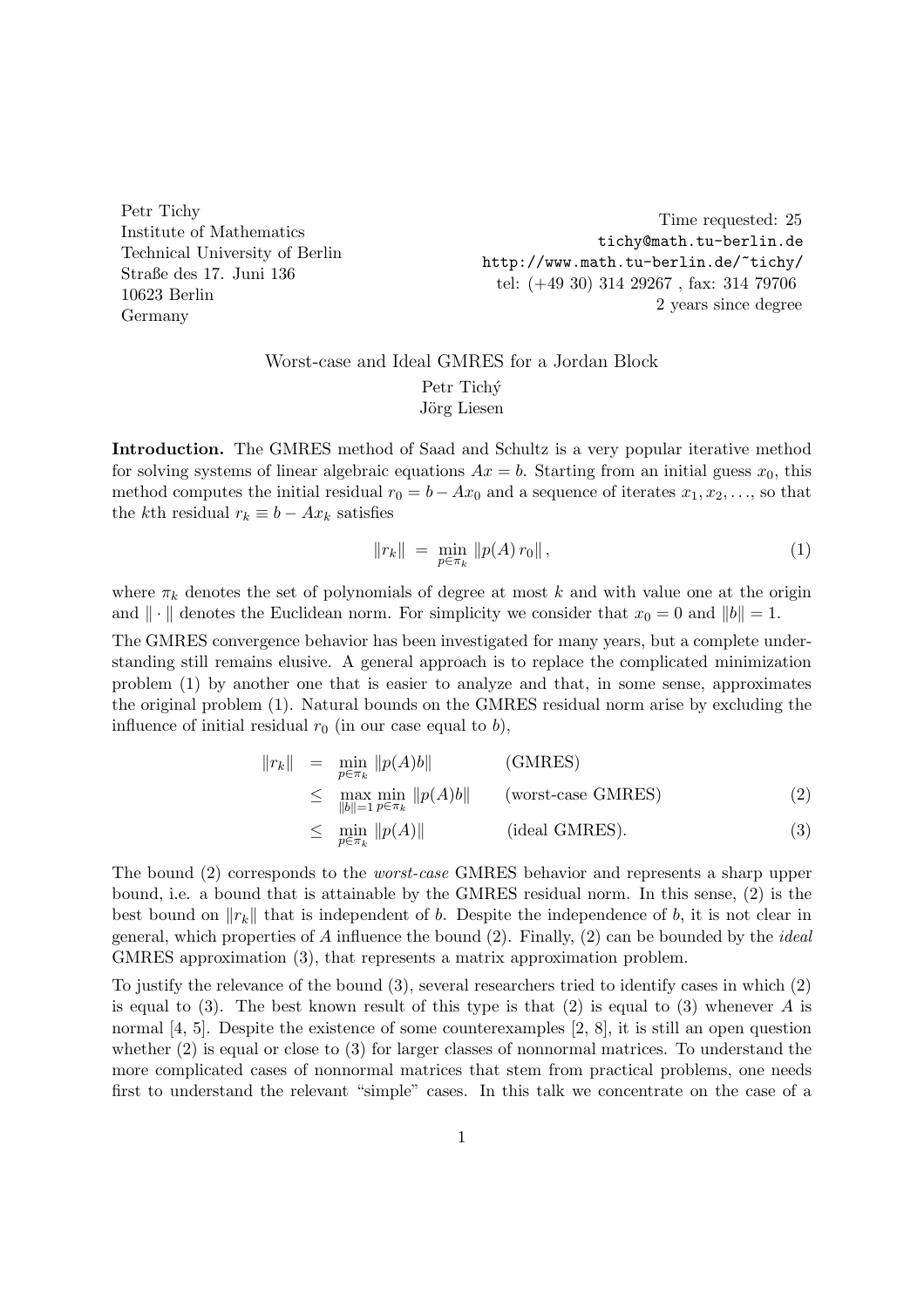Jordan block, a prototype of a nonnormal matrix. Understanding of this case appears to be a prerequisite for the analysis of other classes of nonnormal matrices, particularly the general triangular Toeplitz matrices, for which some results were obtained by Faber et al. [2].

**Results** (see [7]). Consider the *n* by *n* Jordan block,

$$
J_{\lambda} = \begin{bmatrix} \lambda & 1 & & \\ & \ddots & \ddots & \\ & & \ddots & 1 \\ & & & \lambda \end{bmatrix}, \quad \lambda \in \mathbf{R}, \quad \lambda > 0.
$$
 (4)

In our analysis we concentrate on ideal GMRES steps  $k$  such that  $k$  divides  $n$ . In these steps, we discover a special structure behind the convergence of ideal GMRES that allows to prove interesting results. For such k we show that (2) is equal to (3) if  $A = J_{\lambda}$ . Our main tool is the equivalence between the kth step of ideal GMRES for  $J_{\lambda} \in \mathbb{R}^{n \times n}$  and the first step of ideal GMRES for  $J_{\lambda^k} \in \mathbf{R}^{n/k \times n/k}$ , which allows us to characterize the ideal GMRES related quantities in these steps  $k$ . In particular, the exact form of the  $k$ th ideal GMRES polynomial  $\varphi_k$  that solves

$$
\|\varphi_k(J_\lambda)\| = \min_{p \in \pi_k} \|p(J_\lambda)\|
$$

is given by

$$
\varphi_k(z) = \alpha + \beta (\lambda - z)^k,
$$

where  $\alpha$  and  $\beta$  are some particular real numbers that depend on  $\lambda$ , k and n. The ideal GMRES approximation  $\|\varphi_k(J_\lambda)\|$  is bounded by

$$
\lambda^{-k}\cos\left(\frac{\pi}{n/k+1}\right) \leq \|\varphi_k(J_\lambda)\| \leq \lambda^{-k},
$$

whenever  $\lambda^k > \cos(\frac{\pi}{n/k+1})$ , and

$$
\|\varphi_k(J_\lambda)\| = 1
$$

for  $0 \leq \lambda^k \leq \cos(\frac{\pi}{n/k+1})$ .

We also extend previous results obtained by Greenbaum at al. [2] about the polynomial numerical hull  $\mathcal{H}_k(J_\lambda)$  of degree k for the Jordan block  $J_\lambda$ . It is known that  $\mathcal{H}_k(J_\lambda)$  is a circle around  $\lambda$  with radius  $r_{k,n}$ . When k divides n, we show that

$$
r_{k,n} = \left[\cos\left(\frac{\pi}{n/k+1}\right)\right]^{1/k}
$$

.

**Summary.** For a Jordan block  $J_{\lambda}$ , we are able to characterize the ideal GMRES related quantities and prove equality of bounds (2) and (3) in the steps k such that k divides n. Our numerical experience indicates that  $(2)$  is equal to  $(3)$  for each k, if A is a Jordan block. The generalization of our results for each k remains the subject of further work.